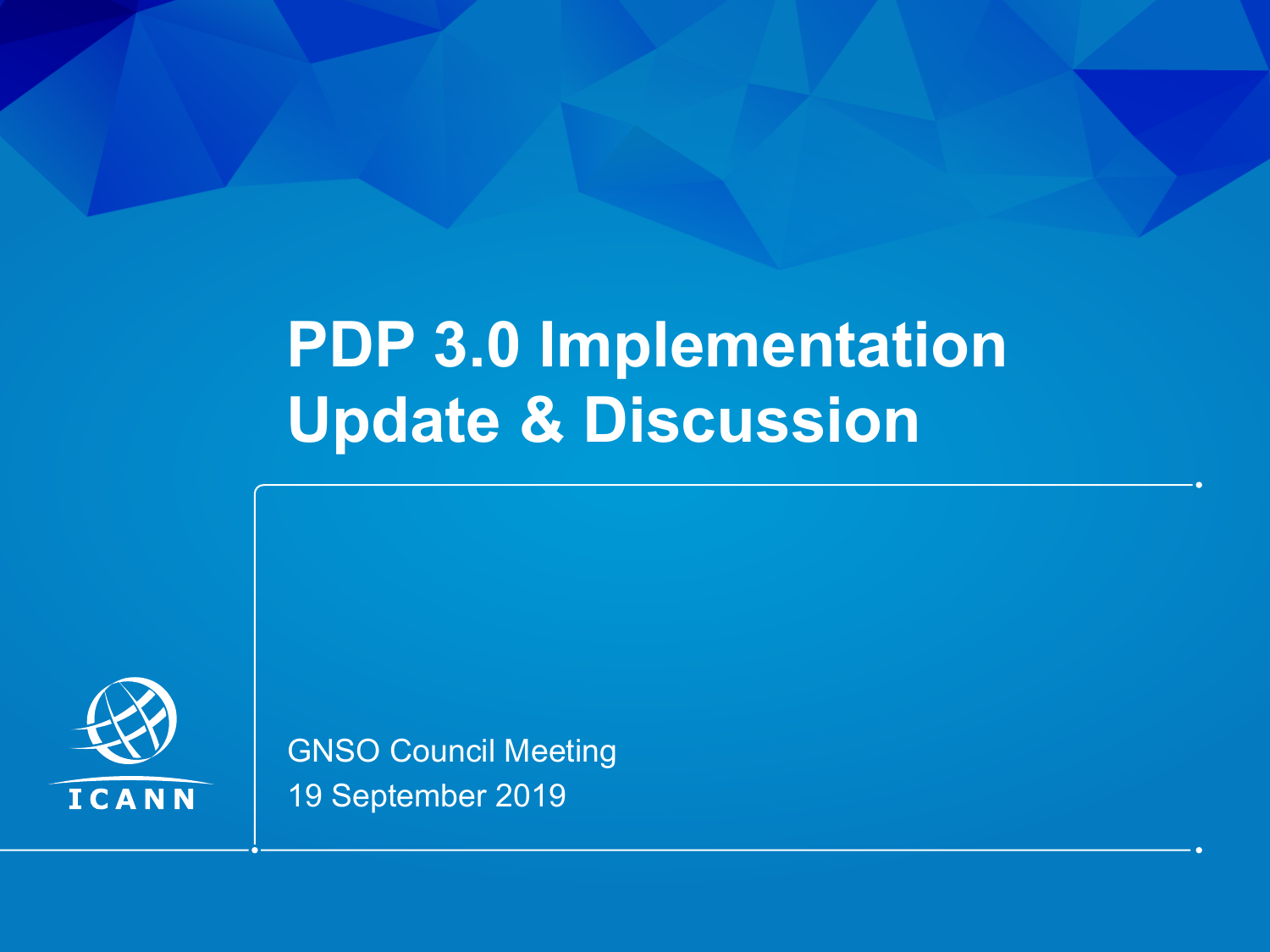- $\circ$  Improvement Packages
- $\odot$  Weekly Workplan
- ¤ Public Comment & Engagement with Brian Cute
- ◎ GNSO Council & Community Consultation
- ¤ Post ICANN66 SPS 2020 Work Items
- $\odot$  Questions?

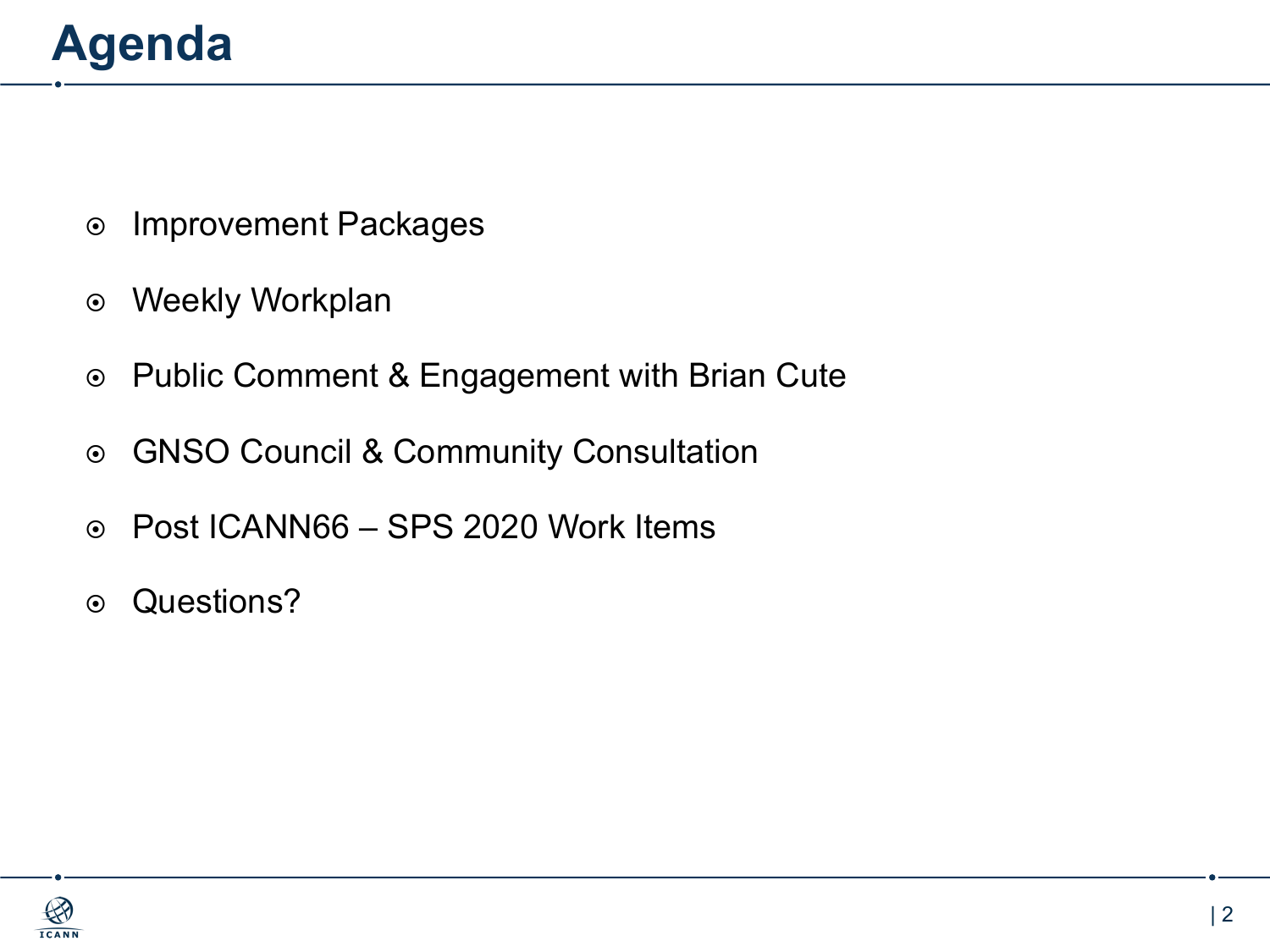## **Improvement Packages**



### **Fourteen (14) PDP 3.0 Improvements**

**#1** Terms of participation for WG members **#2** Alternatives to open Working Group model **#3** Criteria for joining of new members **#6 Expectations for Working Group leaders** 

### **1 2**

**#11** Enforce deadlines & ensure bite size pieces **#12** Notification to Council of change in work plan **#14** Criteria to evaluate request for data gathering **#16** Criteria for PDP Working Group updates

**3 4 5**

#### **#13** Review of working group leadership

**#5** Active role for and clear description of Council liaison to PDP Working Groups

**#9** Provide further guidance for section 3.6 and clarification of section 3.7

**#15** Independent Conflict Resolution

**#17** Resource reporting for PDP Working Group

**#4** Capture vs. consensus playbook

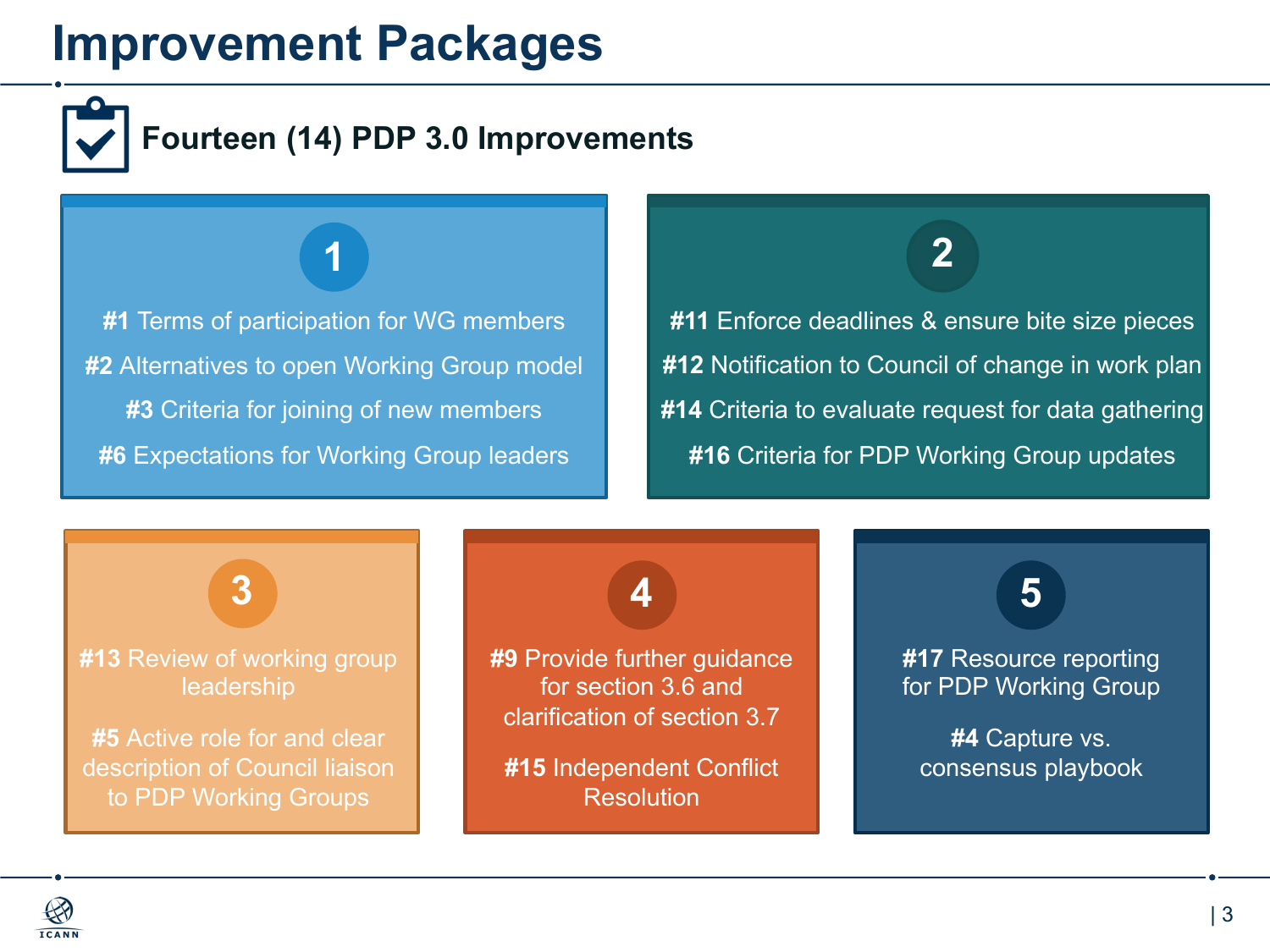## **Improvement Packages (Cont.)**



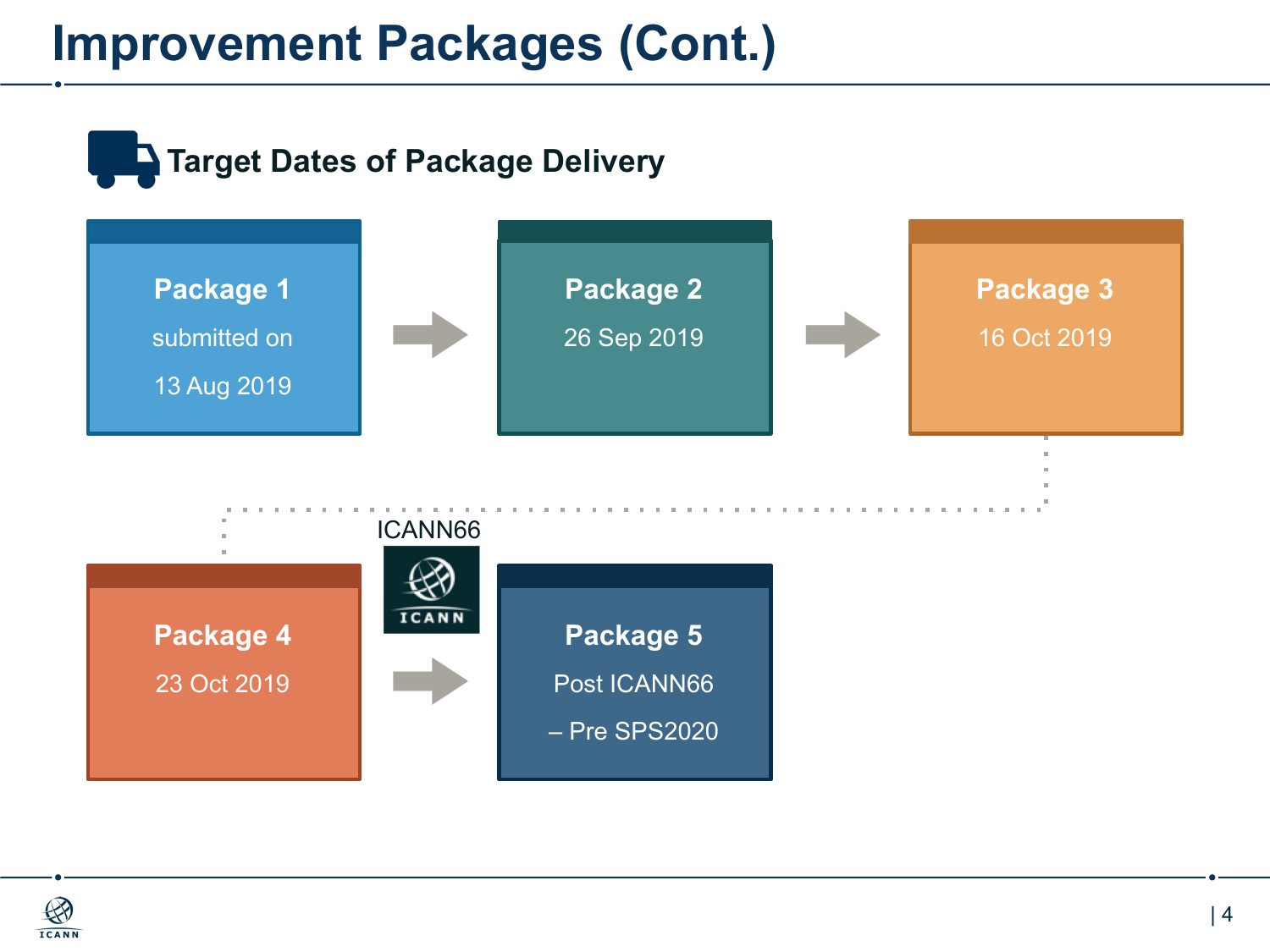## **Weekly Workplan**



#### **ICANN66 Sessions**

- Ø **Sat, 2 Nov**: Council Working Session seek Council feedback for completed improvements; engage with Brian Cute (if schedule permits)
- Ø **Mon, 4 Nov**: Small Team Working Session scope of work TBD (e.g., Package 5 improvements, charter template revision, revise proposed documents)

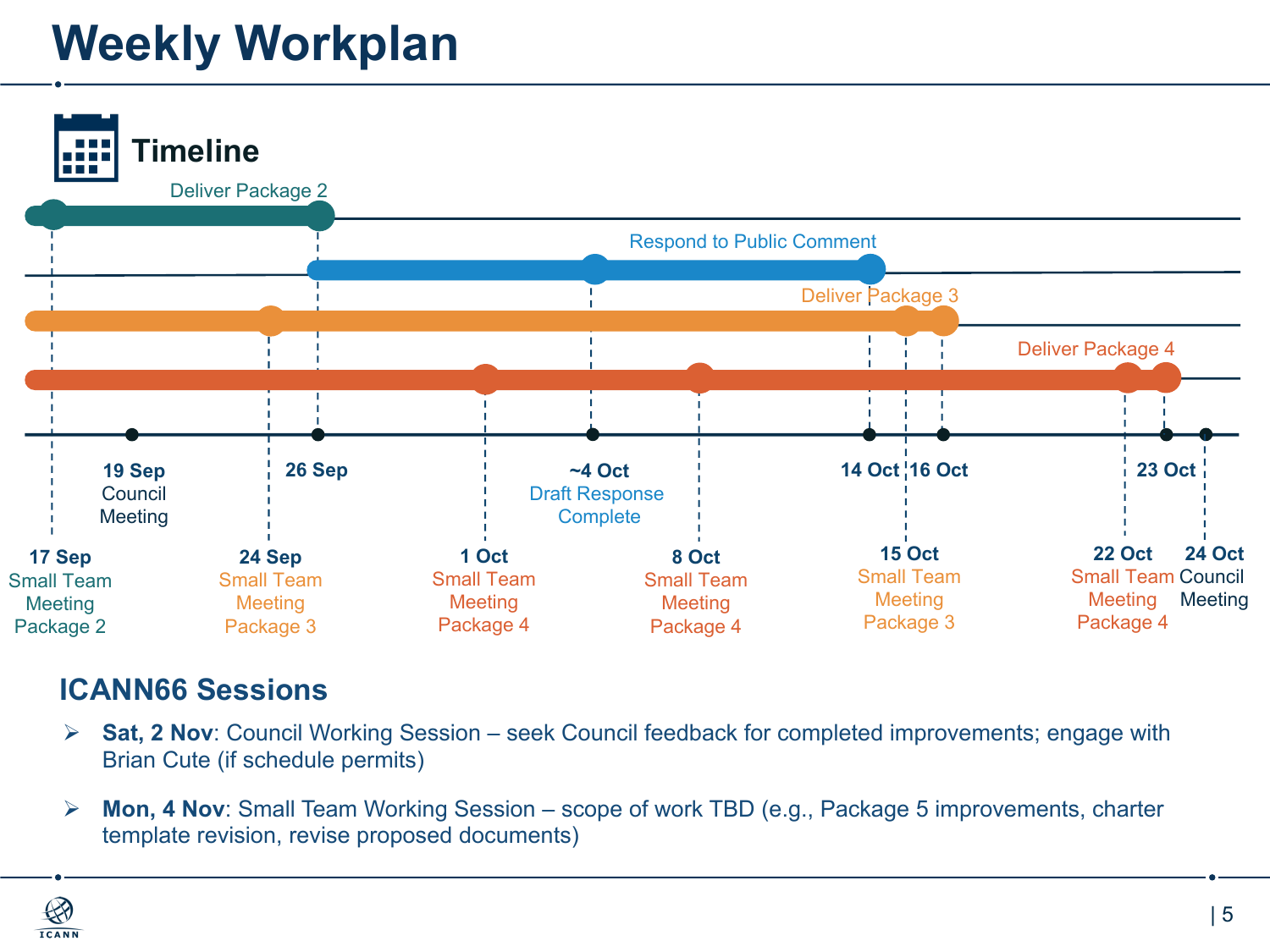## **Weekly Workplan (Cont.)**

| <b>Meeting Date</b> | <b>Intended Scope of Work</b> | <b>Council Related Actions During the Week</b>                                                                                           |
|---------------------|-------------------------------|------------------------------------------------------------------------------------------------------------------------------------------|
| 17 September        | Finalize Package 2            | 19 September: Provide update during Council meeting                                                                                      |
| 24 September        | Discuss Package 3             | 26 September: Send Package 2 to Council                                                                                                  |
| 1 October           | Discuss Package 4             | Complete draft Council response to the Public<br>Comment: "Next Steps to Improve the Effectiveness<br>of ICANN's Multistakeholder Model" |
| 8 October           | Discuss Package 4             | Council review draft response to Public Comment                                                                                          |
| 15 October          | Finalize Package 3            | 14 October: Public Comment closes                                                                                                        |
|                     |                               | 16 October: Send Package 3 to Council                                                                                                    |
| 22 October          | Finalize Package 4            | 23 October: Send Package 4 to Council                                                                                                    |
|                     |                               | 24 October: Provide update during Council meeting                                                                                        |
|                     |                               | 25 October: Council provide feedback for Package 2                                                                                       |
| Week of 28 October  | No meeting                    | Staff prepare ICANN66 session materials                                                                                                  |
| <b>ICANN66</b>      | Council Update (Saturday)     | Seek Council feedback for Packages 3 & 4                                                                                                 |
|                     |                               | Engagement with Brian Cute (if schedule permits)                                                                                         |
|                     | Working session (Monday)      |                                                                                                                                          |

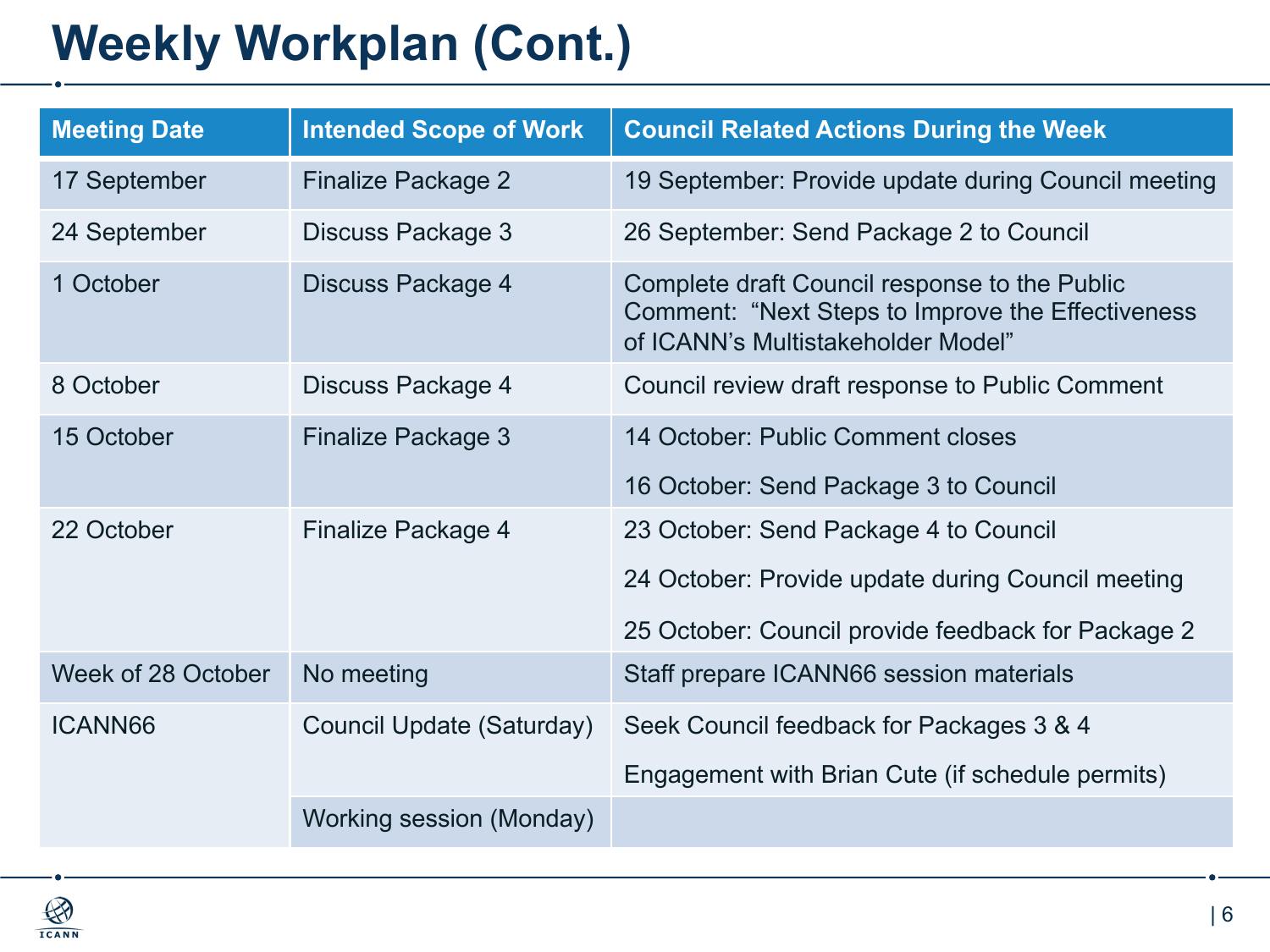## **Public Comment & Engagement with Brian Cute**

**Next Steps to Improve the Effectiveness of ICANN's Multistakeholder Model**

**&**

- **Q** [Public comment](https://www.icann.org/public-comments/multistakeholder-model-next-steps-2019-08-27-en) ends on 14 October
- Small Team draft the GNSO Council response
- $\Box$  Proposed content:
	- § Factual overview of the PDP 3.0 implementation status
	- Reference to implementations related to the issues identified in the report
- Target completion: Week of 30 September

#### Public Comment **Engagement with Brian Cute**

- $\Box$  Invite Brian Cute to a dialogue with the Small Team to learn more about PDP 3.0 Implementation
- $\Box$  Aim to organize the dialogue during ICANN66, ideally during GNSO working session
- $\Box$  Alternatively, schedule a special purpose meeting between Brian Cute and Small Team after ICANN66

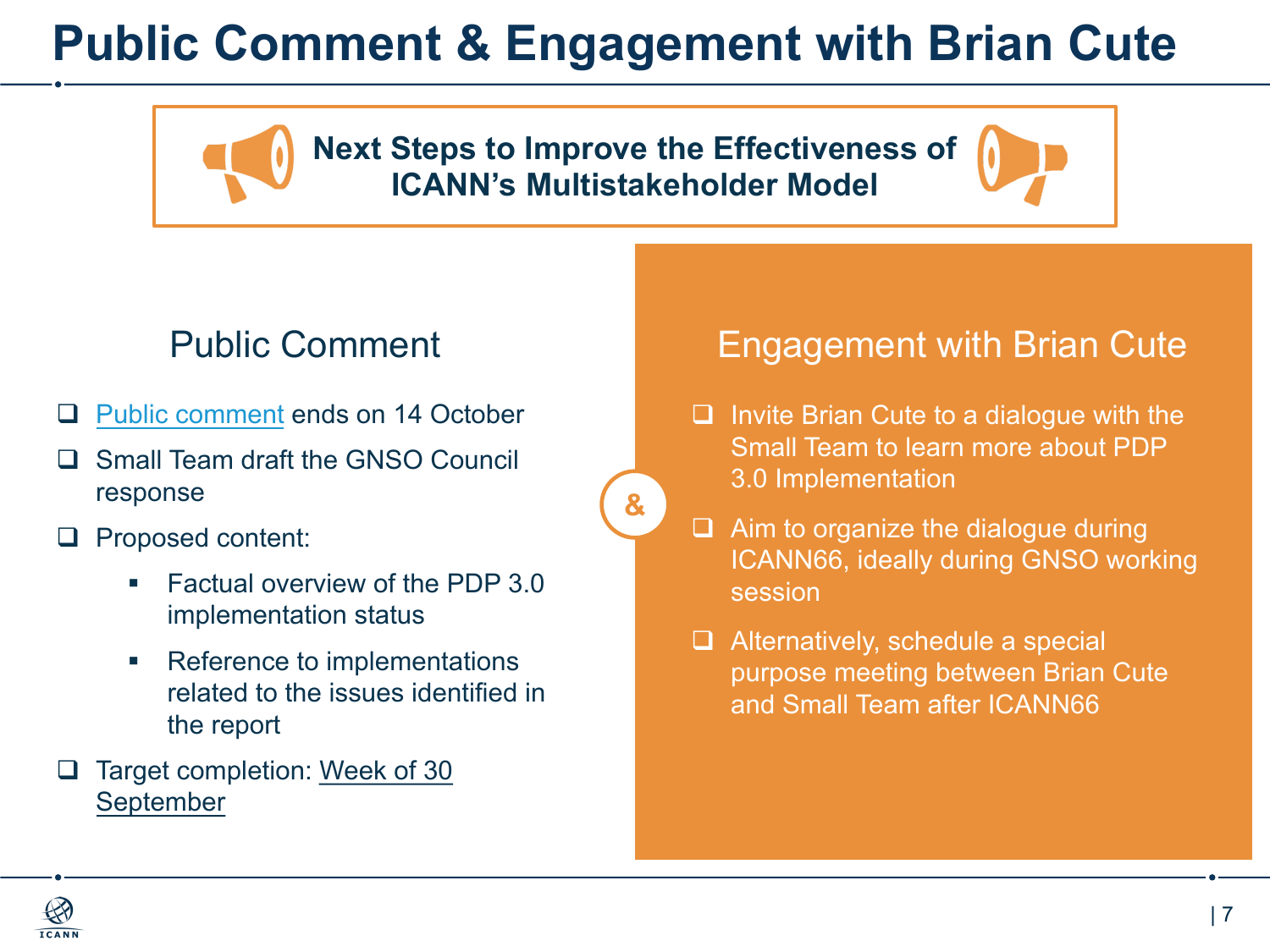## **GNSO Council & Community Consultation**

**&**

- **Q Pre ICANN66:** Council provide feedback for completed improvements
- q **During ICANN66**: Council continue providing feedback for completed improvements
- **Q Post ICANN66**: Organize a special purpose webinar OR an extraordinary Council meeting
	- Purpose: help (incoming) Councilors get up to speed; gather targeted feedback
	- **EXA** Target timing: Late November

#### GNSO Council **Wider GNSO Community**

- q **Pre ICANN66**: Circulate Small Team response to Public Comment among SGs/Cs
- **During ICANN66:** Councilors forward completed improvements to their SGs/Cs and solicit feedback for transmission to the Council
- q **Post ICANN66:** SGs/Cs transmit feedback to the Council via their Council representatives by Late November

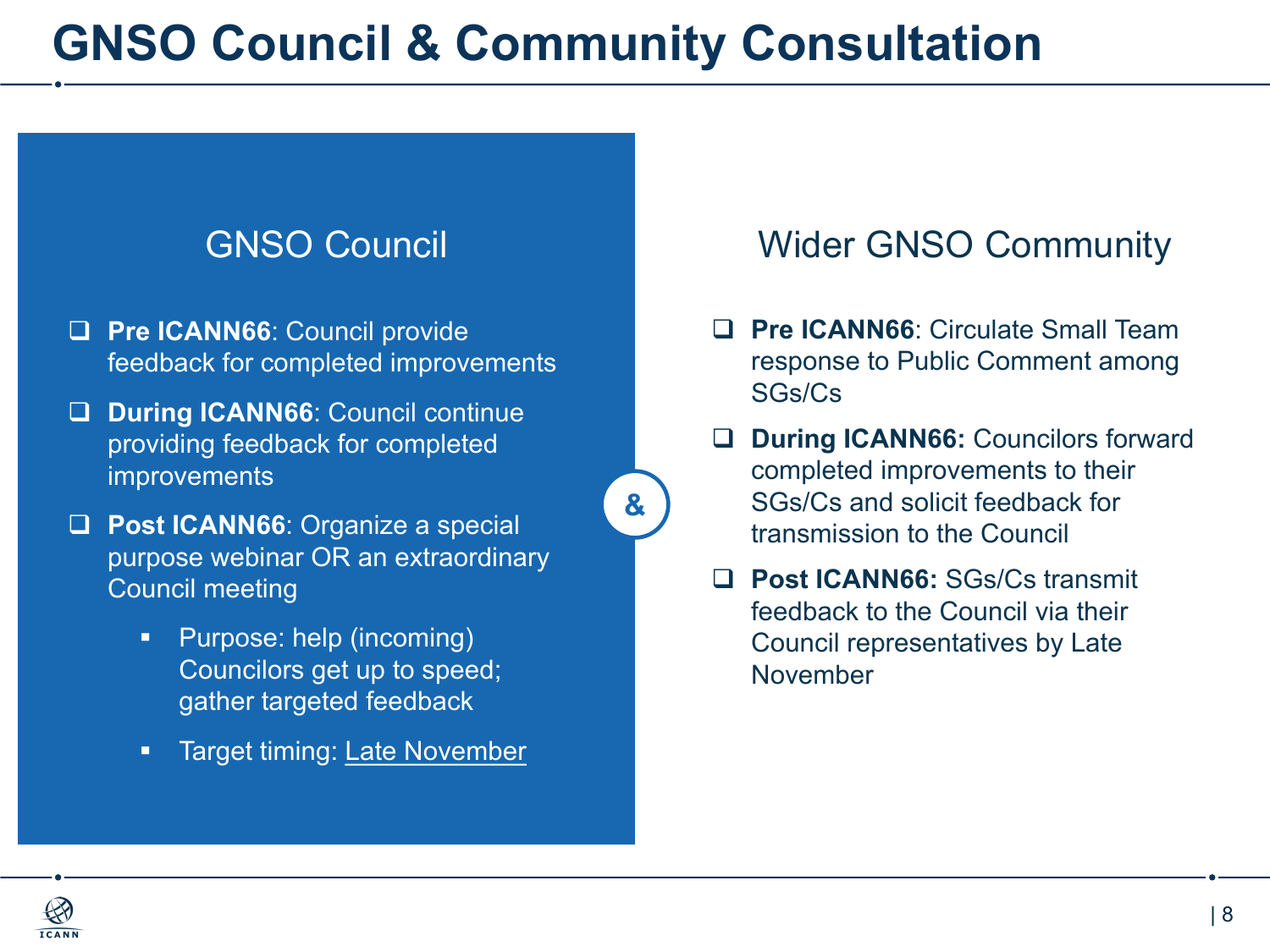## **Post ICANN66 – SPS 2020 Work Items**



#### **Deliver Final Report at SPS 2020**

- $\Box$  Final documents & related work products for all 14 Improvements
- $\Box$  Confirmation of effective dates to deploy Improvements
- $\Box$  Planning for the next phase of PDP 3.0 (e.g., parking lot items, improvements not approved in ICANN63, etc.)